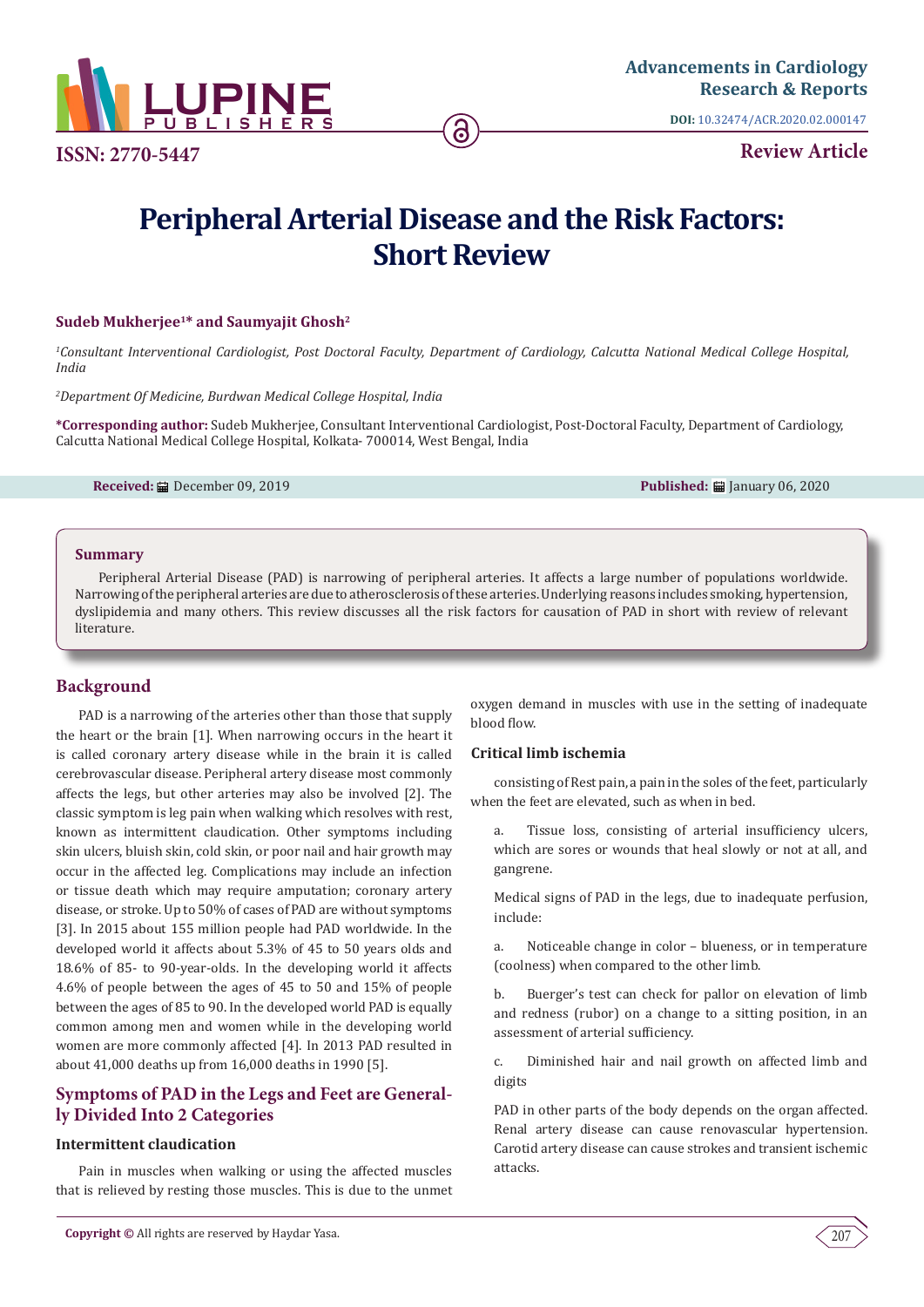# **Risk Factors Contributing to PAD are the Same as Those for Atherosclerosis: [88,89].**

#### **Cigarette smoking**

Smoking is one of the strongest risk factors for PAD in virtually all studies. Studies vary as to the measurement of smoking, often combining a categorical assessment of smoking status (current, past, or never) with some measures of current or historical volume of smoking, such as pack-years, with some estimates as high as a 4× greater risk among smokers than others. There are limited data on the association of passive smoking and PAD. In a Chinese study conducted with women who have never smoked, the hazard ratio (HR) for PAD (either IC or ABI<0.90) after second hand smoke exposure was significant at 1.67, with a significant dose–response relationship, both for the amount and the duration of exposure [6]. Similar relationships were reported from 2 studies of never smokers in Scotland. The first study used reported second hand smoke as the exposure variable, whereas the second used salivary cotinine measures [7,8]. Smoking seems to have an even more prominent role in PAD than in other atherosclerotic diseases. In a comparison of risk factors conducted in the same large cohort, Fowkes et al. [9]. found smoking to be associated with a significantly higher relative risk for PAD compared with other CVDs; smoking was the only traditional CVD risk factor for which the odds ratio differed significantly between PAD and other CVDs.

### **Diabetes mellitus**

Diabetes mellitus is strongly associated with an elevated risk of PAD with odds ratios ranging from 1.89 to 4.05 [10]. However, the Framingham Offspring Study found such an association on an ageand sex-adjusted basis but not in multivariable models. Despite its strong association with PAD but because of its lower prevalence in populations when compared with other traditional risk factors, the population attributable fraction of type-2 diabetes mellitus for incident PAD was estimated at 14% in a longitudinal study on US professionals [11]. More severe or longstanding diabetes mellitus seems to be more strongly related to PAD. In the Hoorn Study, it was shown that known diabetes mellitus was associated with PAD in multivariable analysis, whereas newly diagnosed diabetes mellitus was only of borderline significance, and impaired glucose tolerance was not associated with PAD. However, one study in subjects aged >65 years reported a significant association between the homeostasis model assessment and incident PAD [12]. Studies conducted in patients with diabetes mellitus have shown that duration of diabetes mellitus, level of glycemic control assessed by glycated-hemoglobin, and use of insulin are associated with PAD [13].

#### **Hypertension and blood pressure**

The association of hypertension with PAD has been demonstrated in most studies in which blood pressure was studied with reported odds ratio was 1.32 as reported in the Rotterdam Study; Most other large, population-based studies have also found a significant, independent association of hypertension or systolic blood pressures with PAD [9]. Where both systolic and diastolic pressures were considered, systolic pressure was usually found to

be associated with PAD [10]. Although the relative risks associated with hypertension are modest in some studies, its high prevalence, particularly among older patients, makes it a significant contributor to the total burden of PAD in the population. In the Framingham Study, 30% of the risk of IC in the population was attributable to blood pressure in excess of 160/100 mm Hg. An even higher population risk attributable to hypertension, 41%, was recently reported in the HPFS.

#### **Dyslipidemia**

In recent studies, the recognition that the total cholesterol to high-density lipoprotein cholesterol (HDL-C) ratio is the best lipid measure of risk, [14] along with the increasing use of medication, has led to analyses that use both these variables in the same model [15] or combine the ratio with medication use in a single variable, for example, dyslipidemia [16]. Total cholesterol has been the most widely studied lipid measure as a potential risk factor for PAD. Total cholesterol was examined as a potential risk factor in 4 of the index studies, and it was significantly associated with PAD in multivariable analysis in 3; in the remaining study, total cholesterol was significant in univariate analysis but dropped out of multivariable models in which other lipid measures were considered [17]. Similarly, in other studies, total cholesterol has usually been found to be associated with PAD [18] with occasional null findings in multivariable analyses in which other lipid measures are considered. According to the HPFS, the population attributable fraction for PAD related to hypercholesterolemia is at 17%.

HDL-C has been shown to be protective against PAD in most studies where it was evaluated, usually in models that also considered total cholesterol. HDL-C was included among the potential risk factors in 3 of the 5 index studies and the total cholesterol/HDL-C ratio in the fourth, and it was significantly associated with PAD in multivariable analysis in all 4. In 2 studies, both HDL-C and total cholesterol were significant in multivariable analysis, whereas in 1 study, HDL-C (but not total cholesterol) was significant. Other studies have also shown a protective effect of HDL-C Bowlin et al. [19]. found that non–HDL-C (total cholesterol minus HDL-C) was significantly associated with incident IC in a large cohort of Israeli men; neither total cholesterol nor HDL-C were significantly associated with disease in models that included non–HDL-C. In a comparison of incident cases of IC with healthy controls in the Physician's Health Follow-up Study (PHFS), Ridker et al. [20] found that the ratio of total cholesterol/HDL-C was the lipid measure most strongly associated with disease, with patients in the highest quartile having 3.9× the IC risk of patients in the lowest quartile; screening for other lipid fractions was judged to have little clinical usefulness beyond measurement of this ratio. Previous case–control studies showed a consistent relationship between triglycerides and PAD, suggesting a uniquely strong relationship with PAD; however, large, population-based cohort studies using multivariable modeling later called this into question. Among the index studies, only 2 included triglycerides among the potential risk factors evaluated. In both cases, triglycerides were significant in univariate analysis but dropped out of multivariable models based on stepwise logistic regression [17]. Similarly, in the Edinburgh

208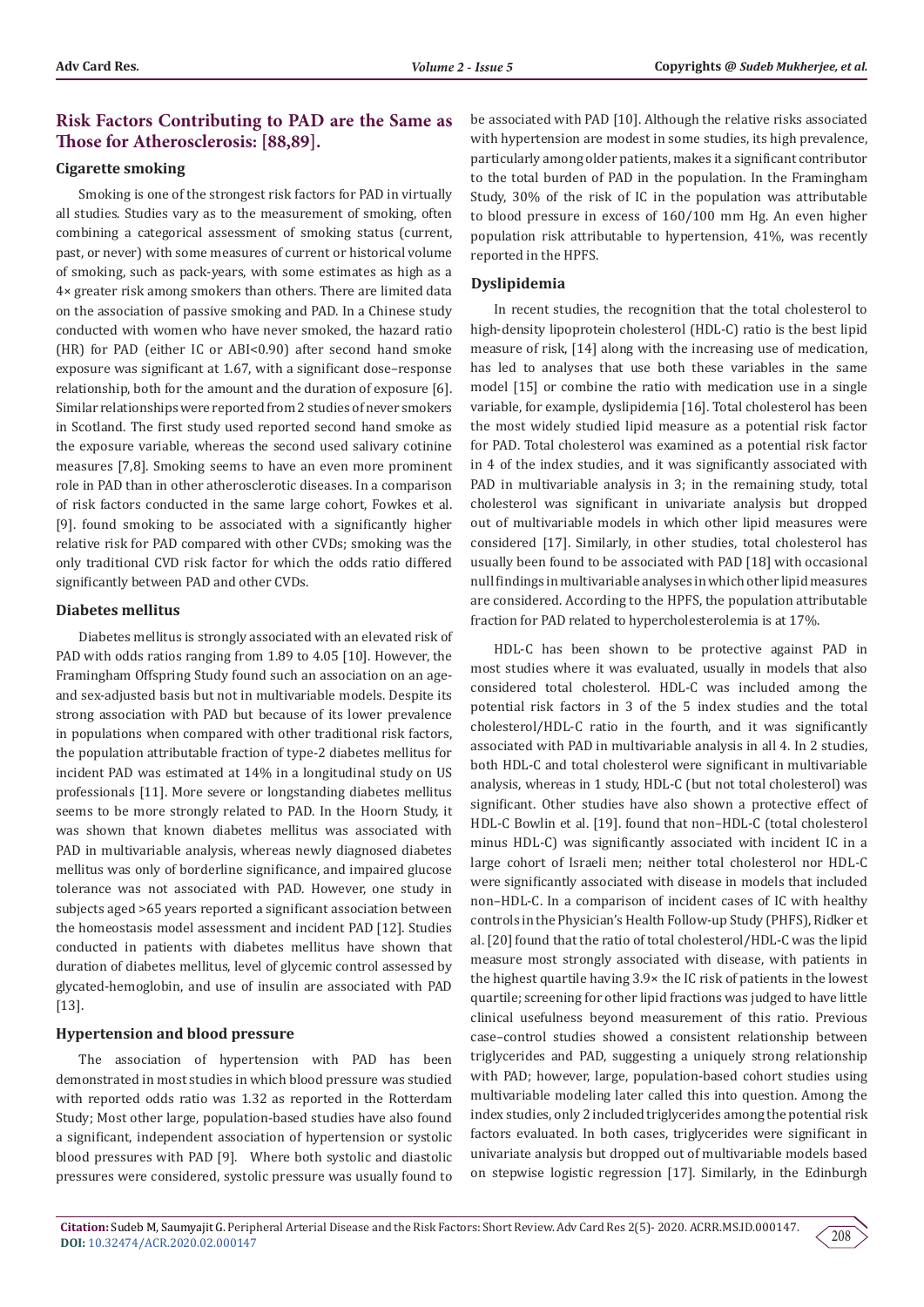Artery Study cohort and in a large study of geriatric patients in the United States, triglycerides were not significantly associated with PAD after adjustment for other lipid measures [20]. However, other studies have shown triglycerides to be significantly and independently associated with PAD in multivariable analysis [13]. There is also some evidence suggesting that elevated triglycerides may have a role in disease progression or more severe PAD.

#### **Obesity**

To date, the preponderance of evidence fails to support a consistent, independent positive association between obesity and PAD. In one of the few large studies with a positive finding, Bowlin et al. [21]. estimated an odds ratio of 1.24 (95% confidence interval, 1.05–1.46) for incident claudication related to a 5.0-kg/ m2 difference in body mass index (BMI) in a study of 10 059 Israeli men. Three of the index studies and many other large, populationbased studies have failed to find a significant association between obesity and PAD or claudication after multivariable adjustment [17]. There have also been many studies, including the other 2 index studies, in which higher relative weight or BMI was actually shown to be protective against PAD. In the Framingham Study, claudication was significantly inversely related to relative weight in men in multivariable analysis and seemed to have a U-shaped nonlinear relationship with relative weight in women. In an analysis from the Edinburgh Artery Study, BMI was significantly associated with less disease in preliminary multivariable analysis, although BMI was excluded from the article's final multivariable model because it "suggested a counterintuitive effect."[9]. The CHS found higher BMI to be significantly protective against PAD after multivariable adjustment in a large sample of Medicare beneficiaries. BMI was significantly protective against PAD (defined based on a combination of ABI, Doppler flow curves, and history of surgery) in the Hoorn Study [22]. Similarly, the odds of PAD among subjects in the highest quintile of BMI compared with the lowest quintile were found to be significantly reduced in a cross-sectional analysis of elderly Japanese American men. Subjects with higher BMI were again shown to be at significantly lower risk of PAD in a study of Taiwanese subjects with diabetes mellitus.[150] Finally, the multiethnic San Diego Population Study (SDPS) reported a significant inverse association of BMI and PAD. As in coronary artery disease epidemiology, there is some evidence to suggest that central adiposity may be more closely related to an increased risk of PAD. Vogt et al. [23]. found that, after adjustment for BMI, higher waist/ hip ratio was associated with significantly higher risk of PAD. In a group of patients with diabetes mellitus, it was shown that waist/ hip ratio, but not BMI or body fat percentage, was associated with PAD [24].

#### **Alcohol consumption**

Evidence for a protective effect of light-to-moderate alcohol consumption, as seen in coronary heart disease (CHD), is less consistent for PAD. Two of the 5 index studies considered alcohol intake; neither showed alcohol to be significantly associated with PAD in either age- and sex-adjusted or multivariable models [25]. However, in a later analysis of data from one of these studies, a significant protective effect was found in women but not in men [26]. Conversely, a protective effect of alcohol was seen in men but not in women in the Edinburgh Artery Study, but this association disappeared after adjustment for social class. In Native Americans, a protective effect of alcohol was seen in multivariable analysis, but in elderly Japanese American men, alcohol intake was found to increase rather than decrease the risk of incident PAD. In a large Chinese population study, low alcohol intake was associated with decreased prevalence of PAD in men but not in women. Data from the PHFS suggest that a protective effect related to moderate alcohol consumption may exist [27].In that study, there was no univariate association between alcohol and claudication incidence, but adjustment for cigarette smoking unmasked a significant protective association, reflecting the positive correlation of alcohol consumption with smoking, a strong risk factor for PAD.

#### **Race and ethnicity**

Data on the association of race with PAD are limited because many of the large studies of PAD have been conducted in NHW groups. Several studies suggest a higher risk of PAD among blacks. A study conducted in elderly native Africans in 2 cities in Central Africa found high rates of PAD, 15% and 32% [28]. The CHS, a study of 5084 Medicare beneficiaries in the United States, found that nonwhite (mostly black) race was associated with an odds ratio of 2.12 for PAD after adjustment for traditional risk factors. A study of 933 women aged ≥65 years found a higher percentage of black subjects among the PAD (36.3%) versus non-PAD (24.8%) groups. In the Atherosclerosis Risk in Communities (ARIC) study, Zheng et al. [29] found that PAD prevalence was higher in AA versus whites in both men (3.3% versus 2.3%) and women (4.0% versus 3.3%). The MESA reported a multivariable odds ratio of 1.67 for blacks versus NHW [30]. The SDPS reported an odds ratio of 2.34 for blacks versus NHW after adjustment for hypertension and diabetes mellitus, and additional analyses also showed no evidence of a greater sensitivity of blacks to traditional CVD risk factors. Finally, a synthesis of 3 studies addressing this question reported odds ratios of 2.3 to 3.1 for blacks versus NHW adjusted for age and sex; odds ratios of 1.7 to 2.9 after adjustment for traditional risk factors; and odds ratios of 1.5 to 2.0 after further adjustment for novel risk factors, including inflammatory risk factors [31]. Thus, this association is in part explained by traditional risk factors and in part by novel risk factors, but there is an unexplained residual difference. Interestingly, hospital-based studies suggest that the anatomic distribution of disease may differ in blacks, with a higher percentage of distal disease in black subjects, even after adjustment for diabetes mellitus and other cardiovascular risk factors.

Data on other races and ethnic groups are more limited. A study of Native Americans suggested PAD prevalence comparable with that in NHW. In a study in Honolulu, Hawaii, Asians were reported to have lower PAD prevalence than comparable NHW subjects [19]. Both the MESA and the SDPS data suggest somewhat lower rates of PAD in Asians and Hispanics compared with NHW [27]. In a community-dwelling population aged >40 years living in Japan, a low prevalence of PAD (1.4%) has been reported [32].

209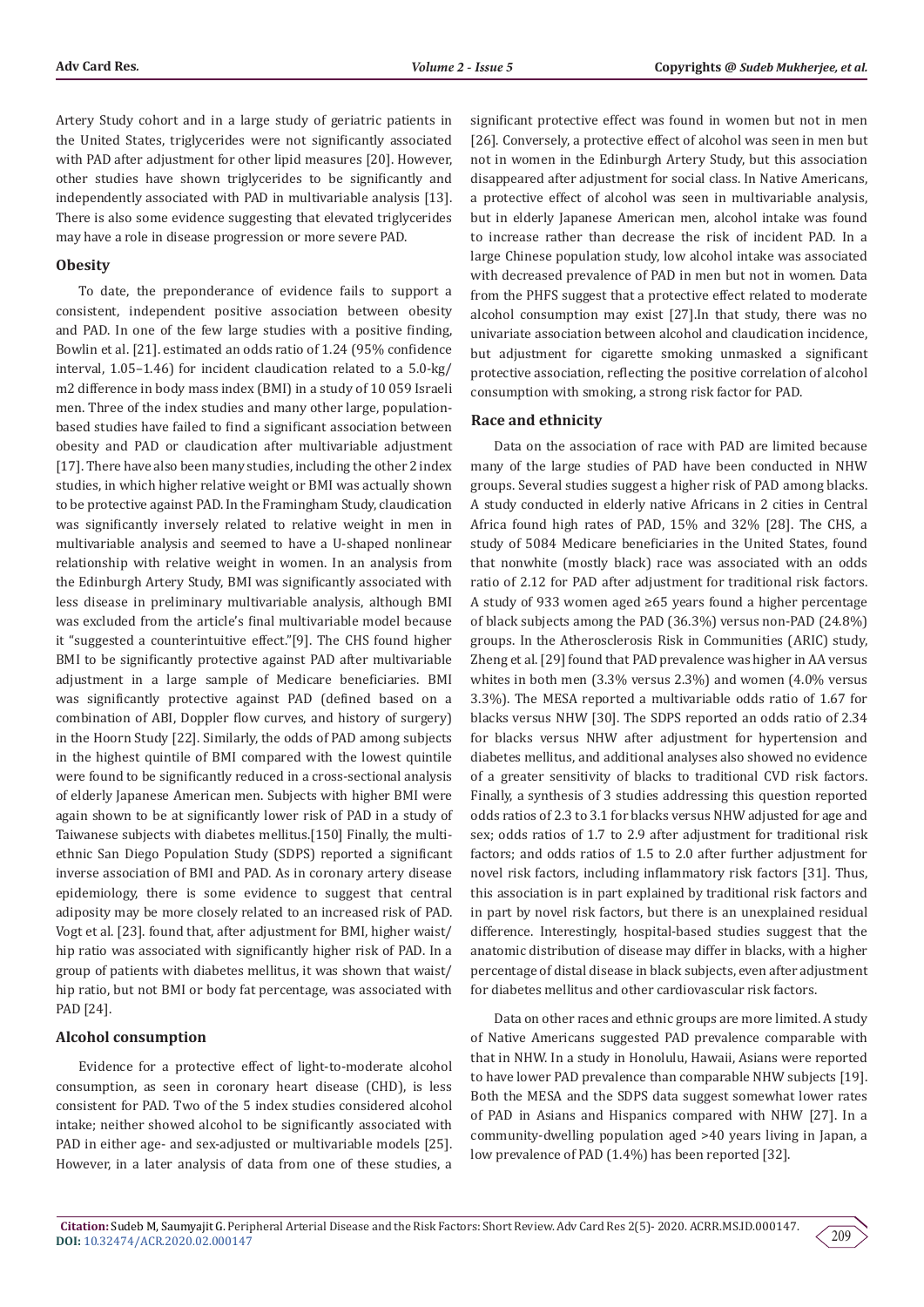#### **Homocysteine**

The association of homocysteine with PAD has been examined in many studies, with conflicting results. A 1995 meta-analysis of early case–control studies conducted in the late 1980s and early 1990s suggested an odds ratio of 6.8 for a 5-μmol/L difference in fasting total homocysteine (tHcy). To put this in perspective, the differences between the 25th and 75th percentiles of tHcy among controls in the Physician's Health Study and a study of women in the Netherlands were between 3.5 and 4.0 mmol/L [33]. The 5-mmol/L difference noted above is, therefore, not unreasonable as the difference between low and high tHcy levels in the population. In that light, an odds ratio of 6.8 might make homocysteine the single most powerful risk factor for PAD. Interestingly, the odds ratio for PAD in the meta-analysis was strikingly higher than the odds ratios for coronary artery disease and cerebrovascular disease that were <2 in the same study Smoking – tobacco use in any form is the single most important modifiable cause of PAD internationally. Smokers have up to a tenfold increase in relative risk for PAD in a dose-response relationship.[90] Exposure to second-hand smoke from environmental exposure has also been shown to promote changes in blood vessel lining (endothelium) which is a precursor to atherosclerosis. Smokers are 2 to 3 times more likely to have lower extremity peripheral arterial disease than coronary artery disease. More than 80%-90% of patients with lower extremity peripheral arterial disease are current or former smokers. The risk of PAD increases with the number of cigarettes smoked per day and the number of years smoked. Other risk factors which are being studied include levels of various inflammatory mediators such as C-reactive protein, fibrinogen, hyper viscosity, hypercoagulable state.

# **References**

- 1. (2015) What Is Peripheral Vascular Disease?.
- 2. (2015) What Is Peripheral Arterial Disease?.
- 3. [Violi F, Basili S, Berger JS, Hiatt WR \(2012\) Antiplatelet therapy in](https://www.ncbi.nlm.nih.gov/pubmed/22918746)  [peripheral artery disease". Handbook of experimental pharmacology](https://www.ncbi.nlm.nih.gov/pubmed/22918746)  [\(210\): 547-563.](https://www.ncbi.nlm.nih.gov/pubmed/22918746)
- 4. [Fowkes FG, Rudan D, Rudan I, Aboyans V, Denenberg JO, et al. \(2013\)](https://www.ncbi.nlm.nih.gov/pubmed/23915883)  [Comparison of global estimates of prevalence and risk factors for](https://www.ncbi.nlm.nih.gov/pubmed/23915883)  [peripheral artery disease in 2000 and 2010: a systematic review and](https://www.ncbi.nlm.nih.gov/pubmed/23915883)  [analysis. Lancet 382\(9901\): 1329-1340.](https://www.ncbi.nlm.nih.gov/pubmed/23915883)
- 5. [GBD 2015 Disease and Injury Incidence and Prevalence, Collaborators](https://www.ncbi.nlm.nih.gov/pubmed/27733282)  [\(2016\) Global, regional, and national incidence, prevalence, and years](https://www.ncbi.nlm.nih.gov/pubmed/27733282)  [lived with disability for 310 diseases and injuries, 1990-2015: a](https://www.ncbi.nlm.nih.gov/pubmed/27733282)  [systematic analysis for the Global Burden of Disease Study 2015. Lancet](https://www.ncbi.nlm.nih.gov/pubmed/27733282)  [388 \(10053\): 1545-1602.](https://www.ncbi.nlm.nih.gov/pubmed/27733282)
- 6. [He Y, Lam TH, Jiang B, Wang J, Sai X, et al. \(2008\) Passive smoking and](https://www.ncbi.nlm.nih.gov/pubmed/18809795)  [risk of peripheral arterial disease and ischemic stroke in Chinese women](https://www.ncbi.nlm.nih.gov/pubmed/18809795)  [who never smoked. Circulation 118\(15\): 1535-1540.](https://www.ncbi.nlm.nih.gov/pubmed/18809795)
- 7. [Lu L, Mackay DF, Pell JP \(2013\) Association between level of exposure](https://www.ncbi.nlm.nih.gov/pubmed/23880175)  [to secondhand smoke and peripheral arterial disease: cross-sectional](https://www.ncbi.nlm.nih.gov/pubmed/23880175)  [study of 5,686 never smokers. Atherosclerosis 229\(2\): 273-276.](https://www.ncbi.nlm.nih.gov/pubmed/23880175)
- 8. [Lu L, Mackay DF, Pell JP \(2013\) Secondhand smoke exposure and](https://www.ncbi.nlm.nih.gov/pubmed/23872592)  [intermitten claudication: a Scotland-wide study of 4231 non-smokers.](https://www.ncbi.nlm.nih.gov/pubmed/23872592)  [Heart 99\(18\): 1342-1345.](https://www.ncbi.nlm.nih.gov/pubmed/23872592)
- 9. [Fowkes FG, Housley E, Riemersma RA, Macintyre CC, Cawood EH, et al.](https://www.ncbi.nlm.nih.gov/pubmed/1550087)  [\(1992\) Smoking, lipids, glucose intolerance, and blood pressure as risk](https://www.ncbi.nlm.nih.gov/pubmed/1550087)

[factors for peripheral atherosclerosis compared with ischemic heart](https://www.ncbi.nlm.nih.gov/pubmed/1550087) [disease in the Edinburgh Artery Study. Am J Epidemiol 135\(4\): 331-340.](https://www.ncbi.nlm.nih.gov/pubmed/1550087)

- 10. [Newman AB, Siscovick DS, Manolio TA, Polak J, Fried LP, et al. \(1993\)](https://www.ncbi.nlm.nih.gov/pubmed/8353913) [Ankle-arm index as a marker of atherosclerosis in the Cardiovascular](https://www.ncbi.nlm.nih.gov/pubmed/8353913) [Health Study. Cardiovascular Heart Study \(CHS\) Collaborative Research](https://www.ncbi.nlm.nih.gov/pubmed/8353913) [Group. Circulation 88\(3\): 837-845.](https://www.ncbi.nlm.nih.gov/pubmed/8353913)
- 11. [Joosten MM, Pai JK, Bertoia ML, Rimm EB, Spiegelman D, et al. \(2012\)](https://www.ncbi.nlm.nih.gov/pubmed/23093164) [Associations between conventional cardiovascular risk factors and risk](https://www.ncbi.nlm.nih.gov/pubmed/23093164) [of peripheral artery disease in men. JAMA 308\(16\): 1660-1667.](https://www.ncbi.nlm.nih.gov/pubmed/23093164)
- 12. [Bainton D, Sweetnam P, Baker I, Elwood P \(1994\) Peripheral vascular](https://www.ncbi.nlm.nih.gov/pubmed/7917683) [disease: consequence for survival and association with risk factors in the](https://www.ncbi.nlm.nih.gov/pubmed/7917683) [Speedwell prospective heart disease study. Br Heart J 72\(2\): 128-132.](https://www.ncbi.nlm.nih.gov/pubmed/7917683)
- 13. [Britton KA, Mukamal KJ, Ix JH, Siscovick DS, Newman AB,et al. \(2012\)](https://www.ncbi.nlm.nih.gov/pubmed/22402937) [Insulin resistance and incident peripheral artery disease in the](https://www.ncbi.nlm.nih.gov/pubmed/22402937) [Cardiovascular Health Study. Vasc Med17\(2\): 85-93.](https://www.ncbi.nlm.nih.gov/pubmed/22402937)
- 14. [Criqui MH, Vargas V, Denenberg JO, Ho E, Allison M, Langer RD, et](https://www.ncbi.nlm.nih.gov/pubmed/16246968) [al. \(2005\) Ethnicity and peripheral arterial disease: The San Diego](https://www.ncbi.nlm.nih.gov/pubmed/16246968) [Population Study. Circulation 112\(17\): 2703-2707.](https://www.ncbi.nlm.nih.gov/pubmed/16246968)
- 15. [Allison MA, Criqui MH, McClelland RL, Scott JM, McDermott MM, et al.](https://www.ncbi.nlm.nih.gov/pubmed/16979004) [\(2006\) The effect of novel cardiovascular risk factors on the ethnic](https://www.ncbi.nlm.nih.gov/pubmed/16979004)[specific odds for peripheral arterial disease in the Multi-Ethnic Study of](https://www.ncbi.nlm.nih.gov/pubmed/16979004) [Atherosclerosis \(MESA\). J Am Coll Cardiol 48\(6\): 1190-1197.](https://www.ncbi.nlm.nih.gov/pubmed/16979004)
- 16. [Murabito JM, Evans JC, Nieto K, Larson MG, Levy D, et al \(2002\)](https://www.ncbi.nlm.nih.gov/pubmed/12075249) [Prevalence and clinical correlates of peripheral arterial disease in the](https://www.ncbi.nlm.nih.gov/pubmed/12075249) [Framingham Offspring Study. Am Heart J143\(6\): 961-965.](https://www.ncbi.nlm.nih.gov/pubmed/12075249)
- 17. [Ingolfsson IO, Sigurdsson G, Sigvaldason H, Thorgeirsson G, Sigfusson N](https://www.ncbi.nlm.nih.gov/pubmed/7722559) [\(1994\) A marked decline in the prevalence and incidence of intermittent](https://www.ncbi.nlm.nih.gov/pubmed/7722559) [claudication in Icelandic men 1968-1986: a strong relationship to](https://www.ncbi.nlm.nih.gov/pubmed/7722559) [smoking and serum cholesterol–the Reykjavik Study. J Clin Epidemiol](https://www.ncbi.nlm.nih.gov/pubmed/7722559) [47\(11\): 1237-1243.](https://www.ncbi.nlm.nih.gov/pubmed/7722559)
- 18. [J David Curb, Kamal Masaki, Beatriz L Rodriguez, Robert D Abbott, Cecil](https://www.ahajournals.org/doi/full/10.1161/01.atv.16.12.1495) [M Burchfiel, et al. \(1996\) Peripheral artery disease and cardiovascular](https://www.ahajournals.org/doi/full/10.1161/01.atv.16.12.1495) [risk factors in the elderly. The Honolulu Heart Program. Arterioscler](https://www.ahajournals.org/doi/full/10.1161/01.atv.16.12.1495) [Thromb Vasc Biol 16: 1495-1500.](https://www.ahajournals.org/doi/full/10.1161/01.atv.16.12.1495)
- 19. [Kannel WB, McGee D \(1979\) Diabetes and glucose tolerance as risk](https://www.ncbi.nlm.nih.gov/pubmed/520114) [factors for cardiovascular disease: the Framingham study. Diabetes Care](https://www.ncbi.nlm.nih.gov/pubmed/520114) [2 \(2\): 120-126.](https://www.ncbi.nlm.nih.gov/pubmed/520114)
- 20. [Bowlin SJ, Medalie JH, Flocke SA, Zyzanski SJ, Goldbourt U \(1994\)](https://www.ncbi.nlm.nih.gov/pubmed/8067334) [Epidemiology of intermittent claudication in middle-aged men. Am J](https://www.ncbi.nlm.nih.gov/pubmed/8067334) [Epidemiol 140\(5\): 418-430.](https://www.ncbi.nlm.nih.gov/pubmed/8067334)
- 21. [Beks PJ, Mackaay AJ, de Neeling JN, de Vries H, Bouter LM, et al. \(1995\)](https://www.ncbi.nlm.nih.gov/pubmed/7744233) [Peripheral arterial disease in relation to glycaemic level in an elderly](https://www.ncbi.nlm.nih.gov/pubmed/7744233) [Caucasian population: the Hoorn study. Diabetologia 38\(1\): 86-96.](https://www.ncbi.nlm.nih.gov/pubmed/7744233)
- 22. [Vogt MT, Cauley JA, Kuller LH, Hulley SB \(1993\) Prevalence and](https://www.ncbi.nlm.nih.gov/pubmed/8465807) [correlates of lower extremity arterial disease in elderly women. Am J](https://www.ncbi.nlm.nih.gov/pubmed/8465807) [Epidemiol 137\(5\): 559-568.](https://www.ncbi.nlm.nih.gov/pubmed/8465807)
- 23. Katsilambros NL, Tsapogas PC, Arvanitis MP et al. Risk factors for lower extremity arterial disease in non-insulin-dependent diabetic persons. Diabet Med.1996;13:243–246.
- 24. [Selvin E, Erlinger TP \(2004\) Prevalence of and risk factors for peripheral](https://www.ncbi.nlm.nih.gov/pubmed/15262830) [arterial disease in the united states results from the national health and](https://www.ncbi.nlm.nih.gov/pubmed/15262830) [nutrition examination survey, 1999–2000. Circulation 110\(6\): 738-743.](https://www.ncbi.nlm.nih.gov/pubmed/15262830)
- 25. [Vliegenthart R, Geleijnse JM, Hofman A, Meijer WT, van Rooij FJ, et al.](https://www.ncbi.nlm.nih.gov/pubmed/11836197) [\(2002\) Alcohol consumption and risk of peripheral arterial disease: the](https://www.ncbi.nlm.nih.gov/pubmed/11836197) [Rotterdam study. Am J Epidemiol 155\(4\): 332-338.](https://www.ncbi.nlm.nih.gov/pubmed/11836197)
- 26. [Wassel CL1, Loomba R, Ix JH, Allison MA, Denenberg JO, et al. \(2011\)](https://www.ncbi.nlm.nih.gov/pubmed/21920269/) [Family History of Peripheral Artery Disease Is Associated With](https://www.ncbi.nlm.nih.gov/pubmed/21920269/) [Prevalence and Severity of Peripheral Artery Disease. J Am Coll Cardiol](https://www.ncbi.nlm.nih.gov/pubmed/21920269/) [58 \(13\): 1386-1392.](https://www.ncbi.nlm.nih.gov/pubmed/21920269/)